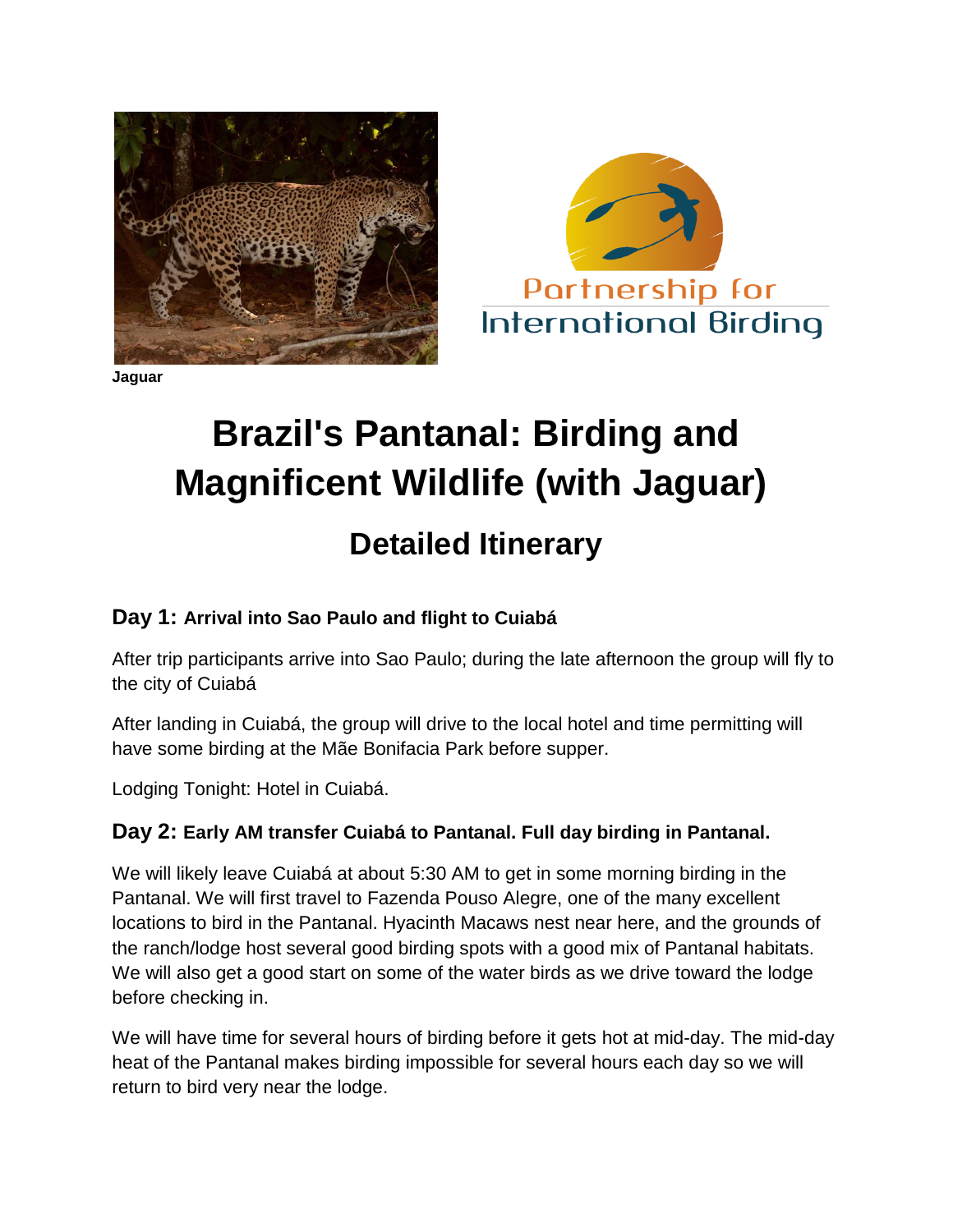In the afternoon, we should find Greater Rhea, Gray-necked Wood-Rail, Chalk-browed Mockingbird, Black-backed Water-Tyrant, Chestnut-bellied Guan, and Long-tailed Ground-Dove. Water birds abound here, and we should find Limpkin, Buff-necked Ibis, Green Ibis, Plumbeous Ibis, Jabiru and several duck species.

We will arrive back at the lodge between 5:00 PM and 6:00 PM so we can have supper and get to sleep early so as to be ready for another early morning start.

Lodging this Evening: Fazenda Pouso Alegre.



 **Chestnut-bellied Guan**

#### **Day 3: Full Day Birding in the Pantanal from Fazenda Pouso Alegre**

Today we will bird the various habitats of the Pantanal and focus our efforts on finding the endemics here, as well as enjoying the Pantanal landscapes, birds and other wildlife. We will bird in marshes and wetlands, grasslands and islands of forested habitat.

The Pantanal Brasileiro is one of the most amazing habitats in South America and is home to a wide variety of bird species. The bird watching will be complemented by countless sightings of different species of mammals.

In the early morning we will focus on some of the woodcreepers and other species that eat insects attracted to the lights at the lodge before the sun comes up. After an early breakfast, we will bird the trees right outside our breakfast area for a variety of parrot and parakeet species. Then comes the spectacle of the morning flight of the Hyacinth Macaws, the largest parrots in the world. They live on the reserve and are easily seen in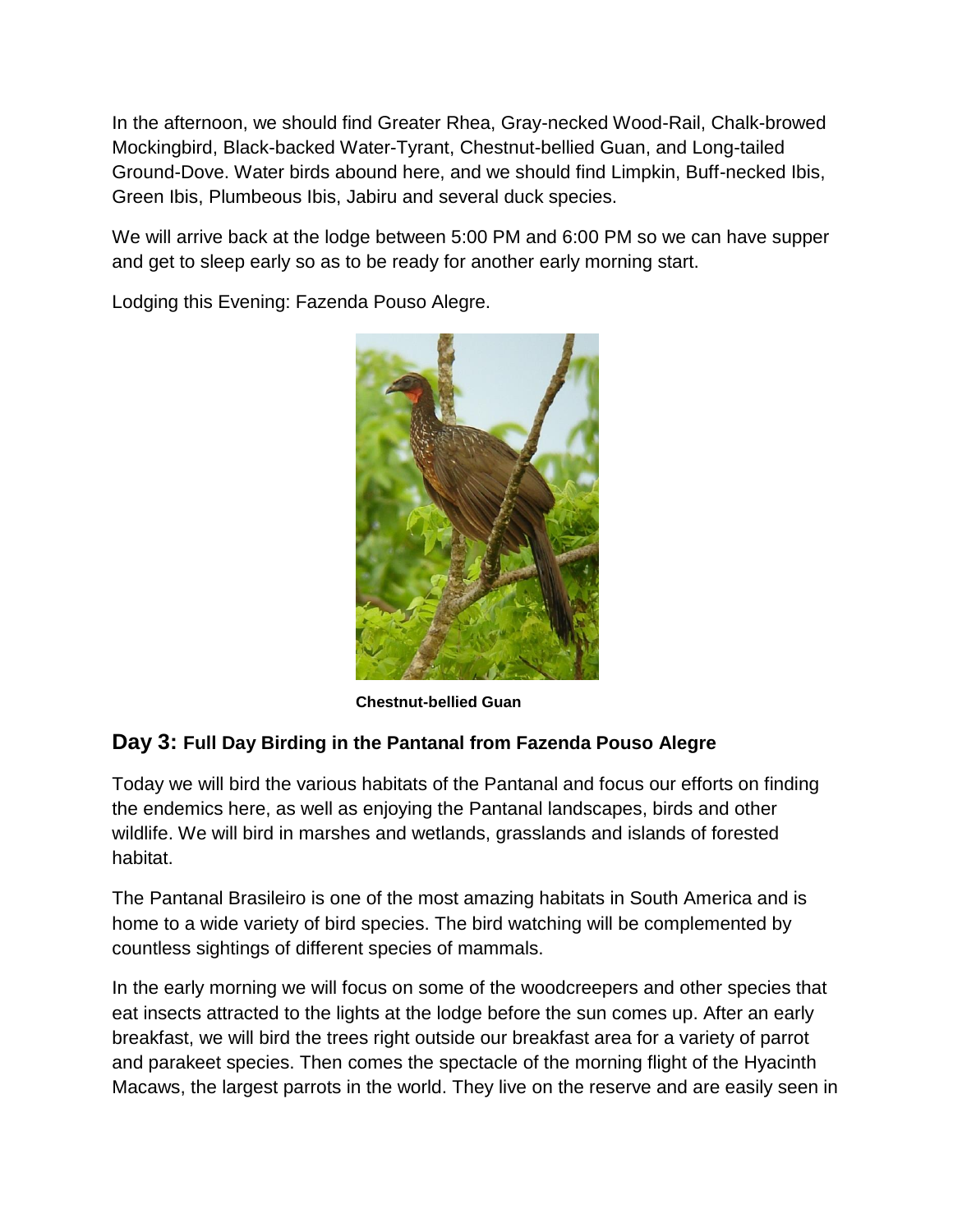trees surrounding the lodge. Numerous other species of macaws, parrots and parakeets, toucans, trogons, woodpeckers, birds of prey, and hummingbirds are abundant. Some of the species we are likely to see include White-headed Marsh-Tyrant, Scarlet-headed Blackbird, Whistling Heron, and many more. For half the year (including during our visit) the area also has a tremendous concentration of water birds, including numerous heron species and storks.

A number of good birding routes and trails will be available, and our guide will select the best routes and choices based upon the weather, road quality and the interests of the group participants.

Some of the bird species we will be looking for include: Greater Rhea, Maguari Stork, Jabiru, Bare-faced Curassow, Chaco Chachalaca, Chestnut-bellied Guan, Ash-throated Crake, Picazuro Pigeon, Long-tailed Ground-Dove, Scaled Dove, Hyacinth Macaw, Yellow-collared Macaw, Nanday Parakeet, Buff-bellied Hermit, Ruby-topaz Hummingbird, Gilded Hummingbird, Campo Flicker, White Woodpecker, Pale-crested Woodpecker, Great Rufous Woodcreeper, Planalto Woodcreeper, Red-billed Scythebill, Chotoy Spinetail, White-lored Spinetail, Gray-crested Cacholote, Mato Grosso Antbird, Long-billed Antwren, Black-chinned Antbird, White-rumped Monjita, Green-backed Becard, and White-naped Xenopsaris.

In addition to the birds, there are plenty of possibilities to see mammalian wildlife including Black Howler Monkey, Giant Anteater, Crab-eating Fox, Giant Otter, South American River Otter, Jaguarundi, Ocelot, Puma, Tapir, Marsh Deer, Pampas Deer, and Capybara.

During the hot part of the day bird activity in the Pantanal dives to nearly non-existent. We will use this time to have lunch back at the lodge and to have an early afternoon nap. Several years ago, I spent three hours in the intense heat with a young ornithological research student to find a staked-out Great Potoo. We found the Great Potoo, but not much else.



**Hyacinth Macaw**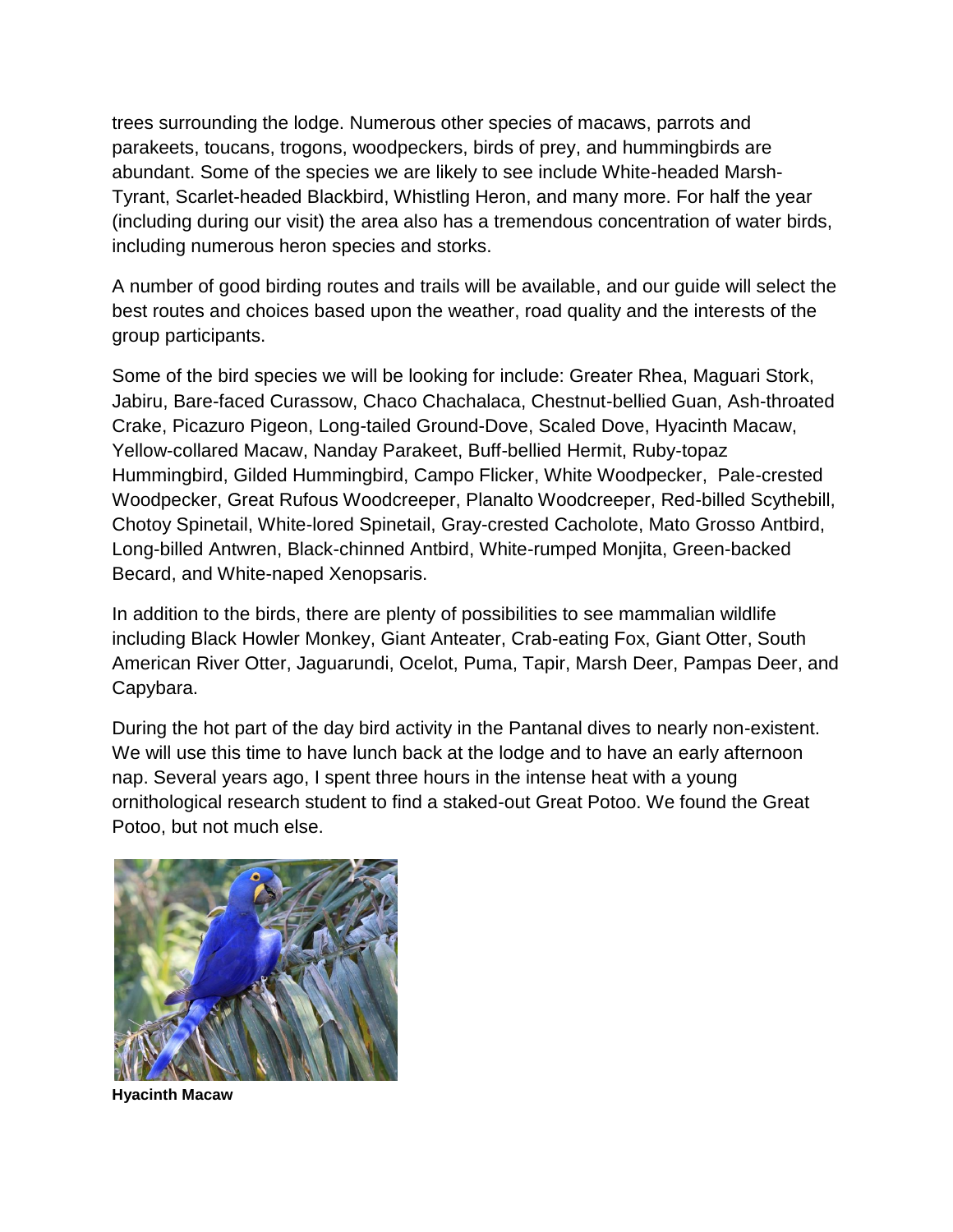If we are lucky it will rain, otherwise we will have to wait until about 2:00 or 3:00 PM to start afternoon birding. We will drive down the road from the lodge and try some reliable habitat for Mato Grosso Antbird, Band-tailed Antbird, Band-tailed Manakin, and Helmeted Manakin.

We will get back to the lodge by about 6:00 PM so we can have supper and get to bed in preparation for another early start the next morning.

Lodging this Evening: Fazenda Pouso Alegre.



 **White Woodpecker**

#### **Day 4: AM Pantanal Birding and PM Birding Transfer to Porto Jofre**

The morning will present another opportunity to explore the Pouso Alegre grounds. We will spend the morning hours birding before leaving for Porto Jofre focusing on finding any species we may not yet have seen. Our guide will identify a number of good bird spots to walk with the likelihood of adding new species to our trip list. Many trips through this area add Black-fronted Nunbird, Guira Cuckoo, Southern Screamer, Blue-throated Piping-Guan, and maybe a real gem like the Blue-crowned Trogon. It may make sense to be packed and ready to go before we start birding today.

After lunch and during the heat of the day we will drive to Porto Jofre where time permitting we will do some birding before the end of the day.

Lodging this Evening: Porto Jofre.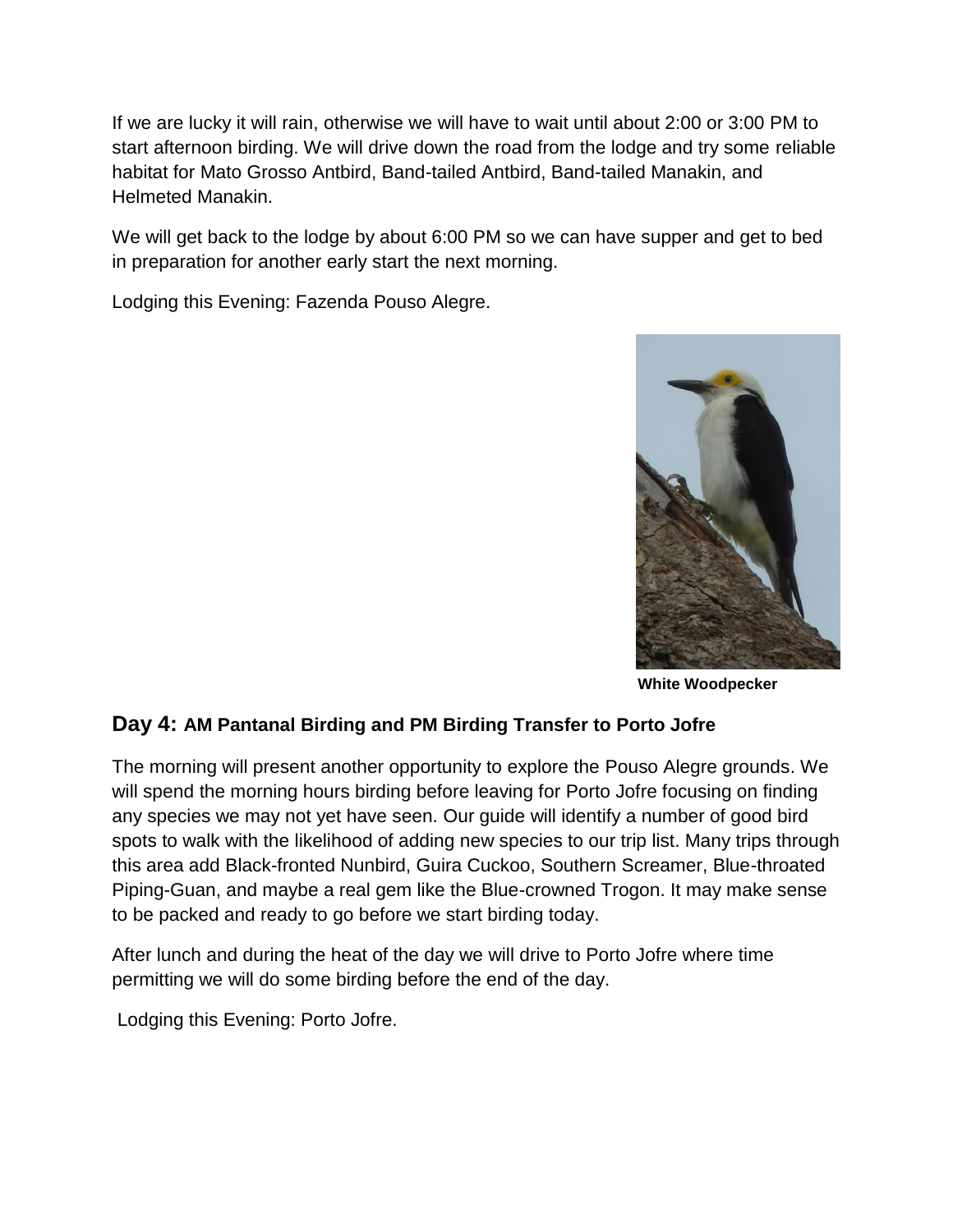

 **Blue Finch**

#### **Day 5: AM Boat Trip Looking for Jaguar & Birding along the River; PM Drive to Piuval**

This morning will offer an amazing opportunity to see the Jaguar. The best way to meet those enigmatic and mythic "kings of the jungle" is by boat, cruising at low speed along the river borders, searching under the tree shadows and on empty beaches for signs of them. We will have a chance to see other rare wildlife such as Giant and South American River Otters. You might be able to see a Jaguar catching a Caiman or relaxing on the river bank.

Throughout the morning, our guide will point out any bird species which are new to the trip. We should find American Pygmy Kingfisher and Black Skimmer, Pied Plover, and Large-billed and Yellow-billed Terns that prefer the river's edge.

We will return to your hotel by noon and have lunch.

After lunch, we will head to Piuval where we might be able to do some birding at the end of the day.

*Lodging this Evening: Piuval.*

#### **Day 6: AM Pantanal Birding and PM Birding Transfer to Chapada dos Guimarães**

The morning will present another opportunity to explore the Pantanal. We will spend a few morning hours birding before leaving for Chapada dos Guimarães. We will focus on finding any Pantanal specialties we may not have seen. Our guide will identify a number of good bird spots to walk with the likelihood of adding new species to our trip list.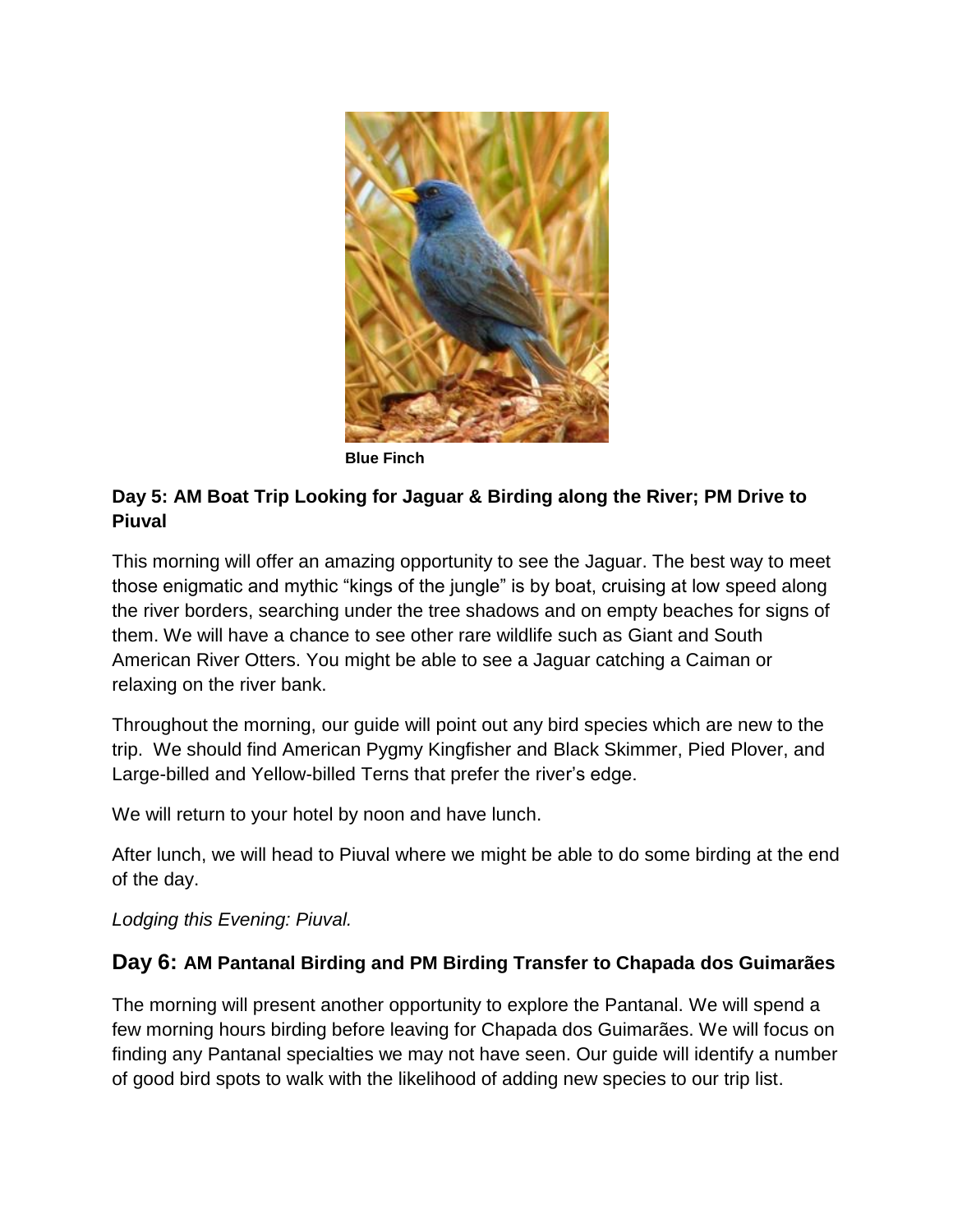We will have and early lunch and drive to Chapada dos Guimarães National Park. This is entirely new habitat for the trip, so we should start to find a good number of new trip birds this day.

Lodging this Evening: Hotel in Chapada dos Guimarães



**Red Pileated Finch**

#### **Day 7: Full Day Birding Chapada dos Guimarães**

After the Pantanal the Chapada dos Guimarães offers us cool change in temperature and astonishing views.

Throughout the day, we will enjoy the steep canyons and waterfalls and eye-level views of several high-flying bird species. The moderate temperatures and the mild winds blowing through Chapada usually create the right conditions for a pleasant afternoon of bird watching. This will be a nice change from the mid-day heat of the Pantanal. The Chapada dos Guimarães National Park is located in the State of Mato Grosso and was created to protect the Cerrado habitat in an uplifted plateau. The area is dominated by Cerrado habitat with a few patches of forest. This mix creates additional opportunities to find new bird species. Some we may see include: Red-winged Tinamou, Red-legged Seriema, Scaled Pigeon, Blue-winged Macaw, Pearly-breasted Cuckoo, Great Dusky Swift, Biscutate Swift, Planalto Hermit, Swallow-tailed Hummingbird, White-vented Violetear, Dot-eared Coquette, Frilled Coquette (rare), Horned Sungem, Amethyst Woodstar, Toco Toucan, Green-barred Woodpecker, Rufous-winged Antshrike, Largebilled Antwren, Collared Crescentchest, Planalto Tyrannulet, Chapada Suiriri, Rufoussided Pygmy-Tyrant, Southern Antpipit, Cliff Flycatcher, Helmeted Manakin, Fierycapped Manakin, Band-tailed Manakin, Curl-crested Jay, Coal-crested Finch, Green